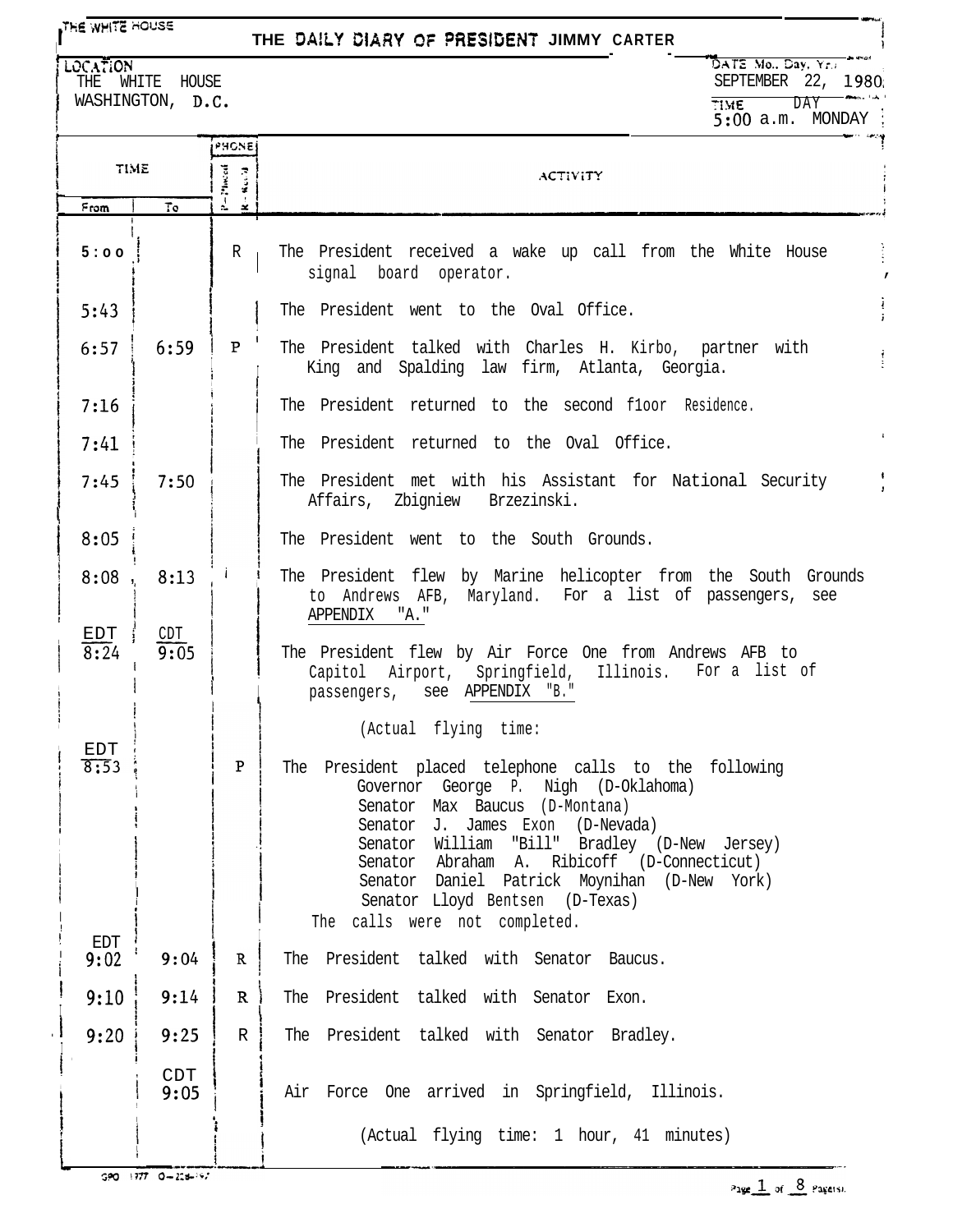| THE WHITE HOUSE<br>THE DAILY DIARY OF PRESIDENT JIMMY CARTER                                                                                                                |      |                                          |                                                                                                                                                                                                                                                                                                                                                                                                                                                                                                                                                                                    |  |  |  |
|-----------------------------------------------------------------------------------------------------------------------------------------------------------------------------|------|------------------------------------------|------------------------------------------------------------------------------------------------------------------------------------------------------------------------------------------------------------------------------------------------------------------------------------------------------------------------------------------------------------------------------------------------------------------------------------------------------------------------------------------------------------------------------------------------------------------------------------|--|--|--|
| $\overline{\mathsf{DATE}}$ (Mc., Day, Yr.,<br>LOCATION<br>SEPTEMBER 22, 1980<br>CAPITOL<br>AIRPORT<br>$DA$ $Y$<br><b>TIME</b><br>SPRINGFIELD, ILLINOIS<br>$9:05a.m.$ MONDAY |      |                                          |                                                                                                                                                                                                                                                                                                                                                                                                                                                                                                                                                                                    |  |  |  |
| <b>TIME</b>                                                                                                                                                                 |      | <b>PHONE</b><br>P=Placed<br>$\mathbf{R}$ | <b>ACTIVITY</b>                                                                                                                                                                                                                                                                                                                                                                                                                                                                                                                                                                    |  |  |  |
| From                                                                                                                                                                        | То   | $\mathbf{x}$                             |                                                                                                                                                                                                                                                                                                                                                                                                                                                                                                                                                                                    |  |  |  |
|                                                                                                                                                                             |      |                                          | The President was greeted by a delegation of Illinois state<br>officials and Democratic party leaders. For a list of<br>attendees, see APPENDIX "C."<br>Members of the press                                                                                                                                                                                                                                                                                                                                                                                                       |  |  |  |
| 9:18                                                                                                                                                                        |      |                                          | The President went to his motorcade. He was accompanied by:<br><b>Contract</b><br>Alan J. Dixon, Illinois State Secretary of State (D)<br>Jerome Consentino, Illinois State Treasurer (D)<br>Roland W. Burris, Illinois State Controller (D)<br>R. Todd Renfrow, Chairman of the Sangamon County,<br>Illinois, Democratic Committee                                                                                                                                                                                                                                                |  |  |  |
| 9:18                                                                                                                                                                        | 9:45 |                                          | The Presidential party motored from the Capitol Airport to the<br>Lincoln Land Community College                                                                                                                                                                                                                                                                                                                                                                                                                                                                                   |  |  |  |
|                                                                                                                                                                             |      |                                          | The President was greeted by Robert L. Poorman, President,<br>Lincoln Land Community College.                                                                                                                                                                                                                                                                                                                                                                                                                                                                                      |  |  |  |
| 9:48                                                                                                                                                                        |      |                                          | The President, escorted by Mr. Poorman, went to the<br>Maintenance Garage.                                                                                                                                                                                                                                                                                                                                                                                                                                                                                                         |  |  |  |
| 9:48                                                                                                                                                                        | 9:54 |                                          | The President participated in a briefing and tour of an<br>alcohol fuel still operated by the faculty of<br>Lincoln Land Community College. He was accompanied by:<br>Farley J. Foster, Professor, Lincoln Land Community<br>College<br>John D. Parker, Professor, Lincoln Land Community<br>College<br>Michael D. Cortelyon, Professor, Lincoln Land<br>Community College<br>Warren Martin, Professor, Lincoln Land Community College<br>Keith E. Washburn, Professor, Lincoln Land Community<br>College<br>Richard Lyons, Lincoln Land Community College<br>Members of the press |  |  |  |
| 9:55                                                                                                                                                                        |      |                                          | The President returned to his motorcade. He was accompanied by:<br>Mr. Dixon<br>Mr. Consentini<br>Mr. Burris<br>Mr. Renfrow                                                                                                                                                                                                                                                                                                                                                                                                                                                        |  |  |  |
| 9:55                                                                                                                                                                        | 9:57 |                                          | The Presidential party motored from the fuel still storage<br>shed to Menard Hall.                                                                                                                                                                                                                                                                                                                                                                                                                                                                                                 |  |  |  |
| 9:58                                                                                                                                                                        |      |                                          | The President went to a holding room.                                                                                                                                                                                                                                                                                                                                                                                                                                                                                                                                              |  |  |  |
|                                                                                                                                                                             |      |                                          |                                                                                                                                                                                                                                                                                                                                                                                                                                                                                                                                                                                    |  |  |  |

 $\ddot{\phantom{a}}$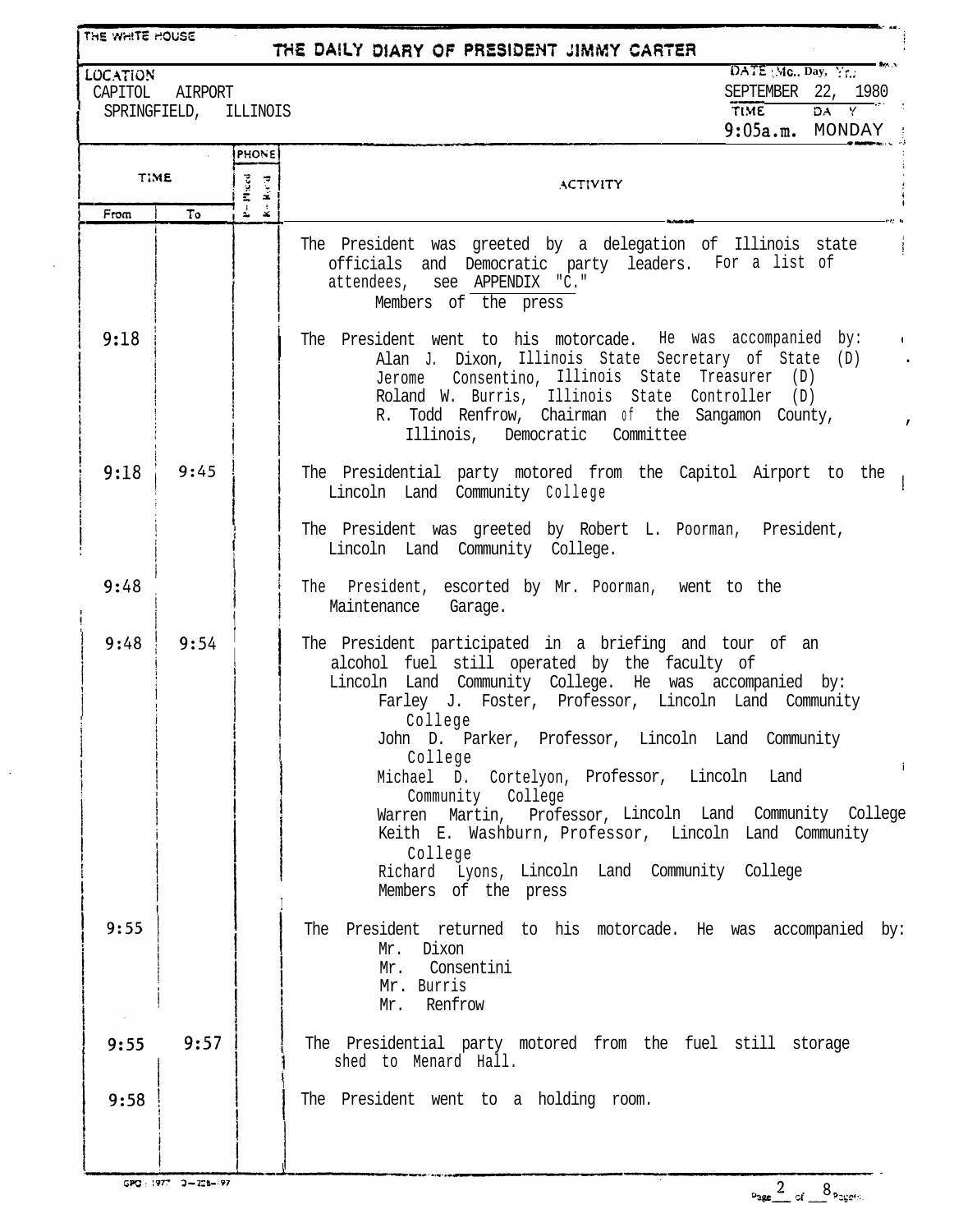| THE WHITE HOUSE<br>THE DAILY DIARY OF PRESIDENT JIMMY CARTER |                     |             |                                                                                                                                                                                                                                                                                                   |  |
|--------------------------------------------------------------|---------------------|-------------|---------------------------------------------------------------------------------------------------------------------------------------------------------------------------------------------------------------------------------------------------------------------------------------------------|--|
| <b>LOCATION</b>                                              |                     |             | DATE : Mo., Day, Yr.<br>SEPTEMBER 22, 1980                                                                                                                                                                                                                                                        |  |
| LINCOLN<br>SPRINGFIELD,                                      | LAND                | ILLINOIS    | COMMUNITY COLLEGE<br>TIME<br>DAY<br>10:01 a.m. MONDAY                                                                                                                                                                                                                                             |  |
|                                                              |                     | PHONE       |                                                                                                                                                                                                                                                                                                   |  |
| <b>TIME</b>                                                  |                     |             | <b>ACTIVITY</b>                                                                                                                                                                                                                                                                                   |  |
| From                                                         | To                  |             |                                                                                                                                                                                                                                                                                                   |  |
| 10:01                                                        |                     |             | The President went to the off stage announcement area.                                                                                                                                                                                                                                            |  |
| 10:02                                                        |                     |             | The President went to the dining room.                                                                                                                                                                                                                                                            |  |
| 10:04                                                        |                     |             | The President was introduced by Mr. Dixon.                                                                                                                                                                                                                                                        |  |
| 10:05                                                        | 10:25               |             | President addressed approximately 700 Springfield<br>The<br>community leaders gathered for his visit.<br>Members of the press                                                                                                                                                                     |  |
| 10:30                                                        |                     |             | The President returned to his motorcade. He was accompanied by:<br>Mr. Dixon<br>Ť.<br>Mr. Consentino<br>Mr. Burris<br>Mr. Renfrow                                                                                                                                                                 |  |
| 10:30                                                        | 10:32               |             | The Presidential party motored from Menard Hall to Logan<br>Hall.                                                                                                                                                                                                                                 |  |
| 10:34                                                        |                     |             | The President went to a holding room.                                                                                                                                                                                                                                                             |  |
| 10:40                                                        |                     |             | The President went to a conference room.                                                                                                                                                                                                                                                          |  |
| 10:40<br>10:48?                                              | 10:53<br>$10:50?$ R |             | The President participated in an interview with Ben Kiningham III,<br>Springfield Bureau Chief for Capital Information Bureau (CIB)<br>Radio, Springfield, Illinois. The interview was taped<br>for broadcast over WTAX Radio, Springfield, Illinois.<br>The President talked with Governor Nigh. |  |
| 10:54                                                        |                     |             | The President went to the off stage announcement area.                                                                                                                                                                                                                                            |  |
| 10:54                                                        |                     |             | The President went to the platform in the auditorium. He was<br>accompanied by Mr. Dixon.                                                                                                                                                                                                         |  |
| 10:54                                                        | 11:11               |             | The President participated in a reception for political<br>leaders from Illinois, For a list of attendees, see<br>"D."<br>APPENDIX<br>Members of the press, in/out                                                                                                                                |  |
|                                                              |                     |             | The President was introduced by Mr. Renfrow.                                                                                                                                                                                                                                                      |  |
| 10:53                                                        | 11:01               |             | The President addressed approximately 150 guests attending<br>the reception.                                                                                                                                                                                                                      |  |
| 11:02                                                        |                     | $\mathbf R$ | The President was telephoned by Representative Carroll Hubbard,<br>(D-Kentucky). The call was not completed.<br>Jr.                                                                                                                                                                               |  |
|                                                              |                     |             |                                                                                                                                                                                                                                                                                                   |  |

 $\ddot{\phantom{1}}$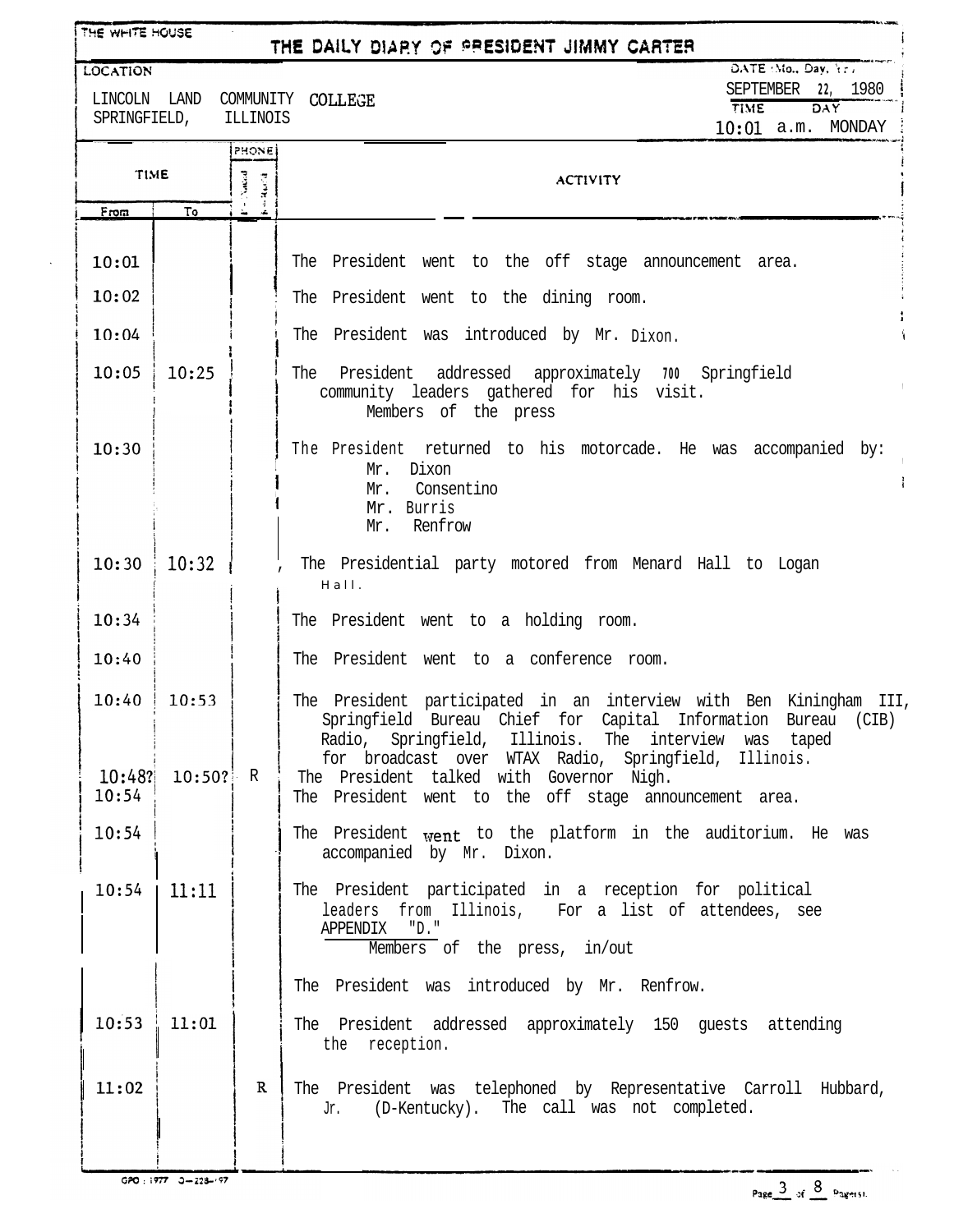| LINCOLN LAND<br>SPRINGFIELD, | <b>LOCATION</b>     | ILLINOIS                            | SEPTEMBER 22, 1980<br>COMMUNITY COLLEGE<br><b>TIME</b><br><b>DAY</b><br>$11:11$ a.m. MONDAY                                                                                                                                                                                                                                           |
|------------------------------|---------------------|-------------------------------------|---------------------------------------------------------------------------------------------------------------------------------------------------------------------------------------------------------------------------------------------------------------------------------------------------------------------------------------|
| TIME                         |                     | <b>PHONE</b><br>Pinylardd<br>$-3x2$ | <b>ACTIVITY</b>                                                                                                                                                                                                                                                                                                                       |
| <u>From </u>                 | To.                 | $\sim$                              |                                                                                                                                                                                                                                                                                                                                       |
| 11:11                        |                     |                                     | The President returned to his motorcade. He was accompanied by:<br>Terry L. Bruce, State Senator (D-Illinois)<br>Robert L. Butcher, farmer, Pleasant Plains,<br>Illinois<br>and member of the Illinois Farmers for Carter<br>Brown, farmer, Christian County, Illinois<br>Gordon<br>contributor to the Carter Mondale campaign<br>and |
| 11:11                        | $\frac{1}{2}$ 11:37 |                                     | The Presidential party motored from Lincoln Land Community<br>College to Capitol Airport.                                                                                                                                                                                                                                             |
| CDT<br>11:45                 | PDT<br>$iii-5$      |                                     | The President flew by Air Force One from Capitol Airport to<br>Los Angeles International Airport, Los Angeles, California.<br>For a list of passengers, see APPENDIX "E."                                                                                                                                                             |
|                              |                     |                                     | (Actual flying time: 3 hours, 30 minutes)                                                                                                                                                                                                                                                                                             |
| 11:45                        |                     | $\mathbf{P}$                        | The President telephoned Kevin H. White, Mayor (D-Boston,<br>Massachusetts). The call was not completed.                                                                                                                                                                                                                              |
| $11:55$ !                    |                     | P                                   | The President telephoned Mr. Brzezinski. The call was not<br>completed.                                                                                                                                                                                                                                                               |
| 12:15                        | 12:18               | R                                   | The President talked with Mr. Brzezinski.                                                                                                                                                                                                                                                                                             |
| 12:24                        |                     | $\mathbb{R}$                        | The President was telephoned by Mr. Brzezinski. The call<br>was not completed.                                                                                                                                                                                                                                                        |
| $\cdot$ 12:35                | 12:37               | $\mathbb{R}$                        | The President talked with Senator Moynihan.                                                                                                                                                                                                                                                                                           |
| 12:38                        | 12:40               | P                                   | The President talked with Mr. Brzezinski.                                                                                                                                                                                                                                                                                             |
|                              | PDT<br>1:15         |                                     | Air Force One arrived in Los Angeles, California.                                                                                                                                                                                                                                                                                     |
|                              |                     |                                     | The President was greeted by a delegation of California<br>state officials, Democratic party leaders and local<br>campaign supporters. For a list of attendees, see<br>APPENDIX "F."<br>Members of the press                                                                                                                          |
| 1:26                         |                     |                                     | The President went to his motorcade. He was accompanied by:<br>Governor Edmund G. Brown, Jr. (D-California)<br>Michael Kantor, California State Coordinator,<br>Carter Mondale Presidential Committee, Inc.                                                                                                                           |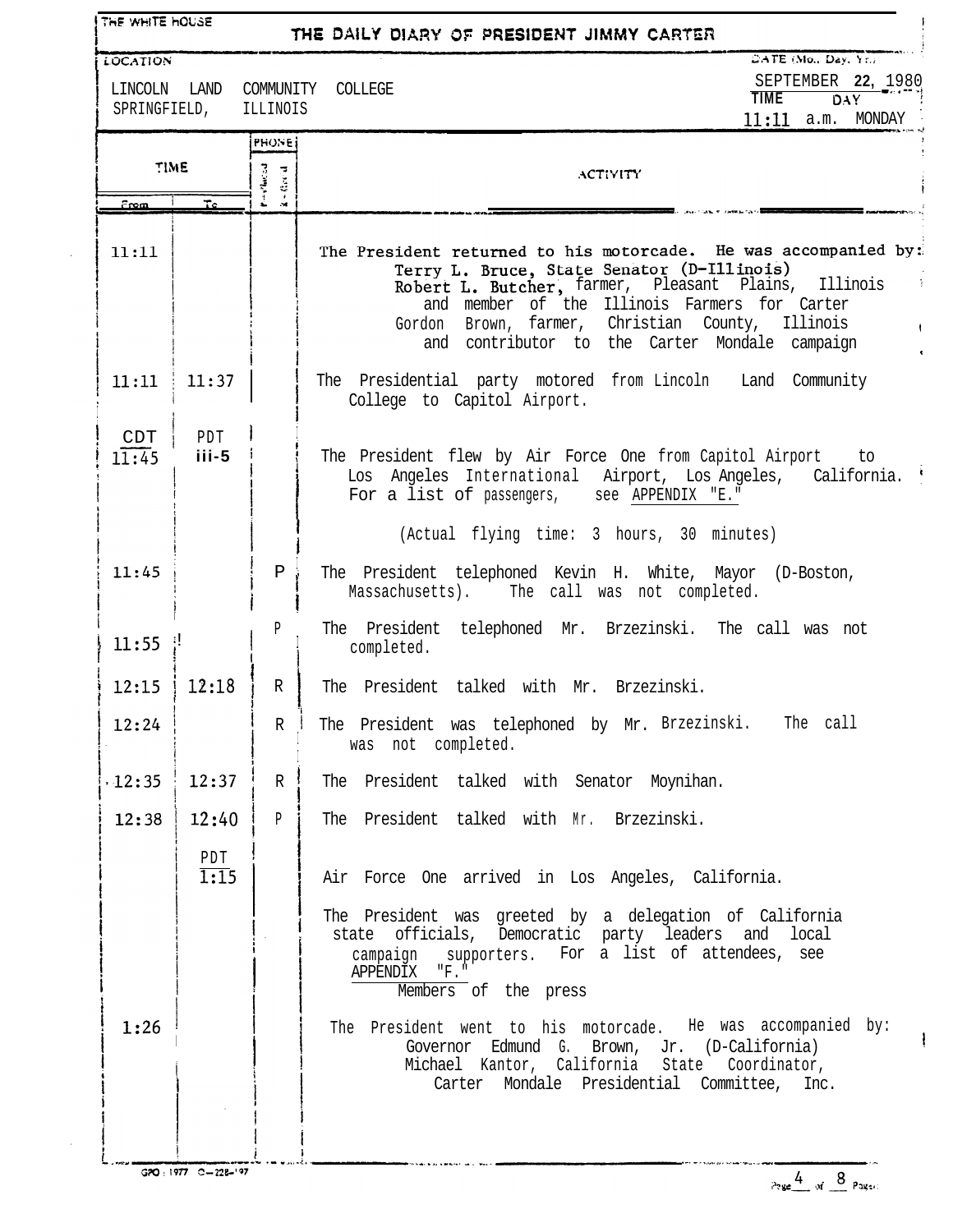| THE WHITE HOUSE<br>THE DAILY DIARY OF PRESIDENT JIMMY CARTER |                                       |                                        |                                                                                                                                                                                                                                                                                                                                                                                     |  |  |  |  |
|--------------------------------------------------------------|---------------------------------------|----------------------------------------|-------------------------------------------------------------------------------------------------------------------------------------------------------------------------------------------------------------------------------------------------------------------------------------------------------------------------------------------------------------------------------------|--|--|--|--|
| <b>LOCATION</b>                                              | DATE (Mo., Day. Yr.)<br>INTERNATIONAL |                                        |                                                                                                                                                                                                                                                                                                                                                                                     |  |  |  |  |
| LOS<br>LOS                                                   | ANGELES<br>ANGELES, CALIFORNIA        |                                        | SEPTEMBER 22. 1980<br>AIRPORT<br>TIME<br>DAY                                                                                                                                                                                                                                                                                                                                        |  |  |  |  |
|                                                              |                                       | PHONE                                  | $1:26p$ .m. MONDAY                                                                                                                                                                                                                                                                                                                                                                  |  |  |  |  |
| TIME                                                         |                                       | $\sim$ Placed<br>$u + \beta \alpha, u$ | <b>ACTIVITY</b>                                                                                                                                                                                                                                                                                                                                                                     |  |  |  |  |
| From                                                         | Te.                                   |                                        |                                                                                                                                                                                                                                                                                                                                                                                     |  |  |  |  |
| 1:26                                                         | 1:50                                  |                                        | The Presidential party motored from Los Angeles International<br>Airport to North High School, Torrance, California.                                                                                                                                                                                                                                                                |  |  |  |  |
|                                                              |                                       |                                        | The President was greeted by a delegation of officials from<br>California. For a list of attendees, see<br>Torrance,<br>APPENDIX "G."<br>Members of the press                                                                                                                                                                                                                       |  |  |  |  |
| 1:55                                                         |                                       |                                        | The President went to the holding room.                                                                                                                                                                                                                                                                                                                                             |  |  |  |  |
| 1:59                                                         |                                       |                                        | The President went to the off stage announcement area.                                                                                                                                                                                                                                                                                                                              |  |  |  |  |
| 2:00                                                         | 3:13                                  |                                        | The President participated in a Town Meeting with citizens<br>of the Soutn Bay and Harbor area of California.<br>Members of the press                                                                                                                                                                                                                                               |  |  |  |  |
| 2:02                                                         |                                       |                                        | The President was introduced by Governor Brown.                                                                                                                                                                                                                                                                                                                                     |  |  |  |  |
| 2:03                                                         | 2:11                                  |                                        | The President addressed approximately 1,200 guests attending<br>the Town Meeting.                                                                                                                                                                                                                                                                                                   |  |  |  |  |
| 2:11                                                         | 3:03                                  |                                        | The President participated in a question and answer session.                                                                                                                                                                                                                                                                                                                        |  |  |  |  |
| 3:13                                                         |                                       |                                        | President returned to his motorcade. He was accompanied by:<br>The<br>Tom Bradley, Mayor (D-Los Angeles, California)<br>Bill<br>Robertson, Executive Secretary and Treasurer of the<br>California State American Federation of Labor<br>Congress of Industrial Organizations (AFL-CIO)<br>Kenneth F. Hahn, President of the Los Angeles County<br>(California) Board of Supervisors |  |  |  |  |
| 3:13                                                         | 3:59                                  |                                        | The Presidential party motored from North High School to<br>the Los Angeles Convention Center.                                                                                                                                                                                                                                                                                      |  |  |  |  |
| 3:18                                                         |                                       | R                                      | The President was telephoned by Representative Wesley Watkins<br>The call was not completed.<br>(D-Oklahoma).                                                                                                                                                                                                                                                                       |  |  |  |  |
| 3:59?                                                        |                                       |                                        | The President went to a holding room.                                                                                                                                                                                                                                                                                                                                               |  |  |  |  |
| 4:00                                                         | 4:34                                  |                                        | The President participated in the California State AFL-CIO<br>Convention.<br>Members of the press                                                                                                                                                                                                                                                                                   |  |  |  |  |
| 4:00                                                         |                                       |                                        | The President went to the off stage announcement area.                                                                                                                                                                                                                                                                                                                              |  |  |  |  |
|                                                              |                                       |                                        | The President was greeted by an escort committee. For a list<br>of attendeesee APPENDIX "H."                                                                                                                                                                                                                                                                                        |  |  |  |  |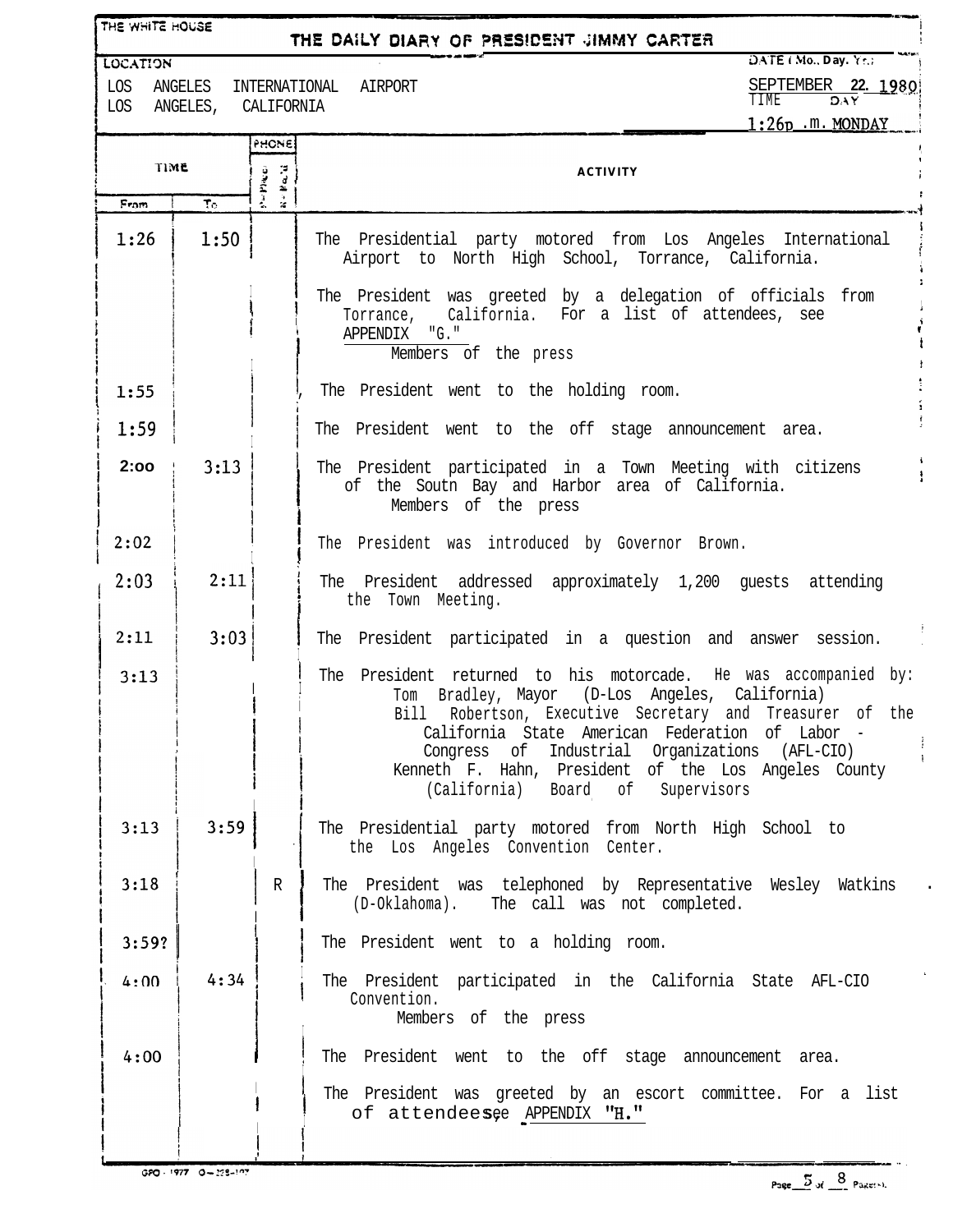| THE WHITE HOUSE                                                                                                                                              |      |                                                                         | THE DAILY DIARY OF PRESIDENT JIMMY CARTER                                                                                                                                                                                                                                                                                                                                                                                                                                                                                                      |  |  |  |  |
|--------------------------------------------------------------------------------------------------------------------------------------------------------------|------|-------------------------------------------------------------------------|------------------------------------------------------------------------------------------------------------------------------------------------------------------------------------------------------------------------------------------------------------------------------------------------------------------------------------------------------------------------------------------------------------------------------------------------------------------------------------------------------------------------------------------------|--|--|--|--|
| DATE (Mo., Day, Yr.)<br><b>LOCATION</b><br>SEPTEMBER 22, 1980<br>LOS ANGELES<br>CONVENTION CENTER<br><b>TIME</b><br>DAY<br>LOS ANGELES. CALIFORNIA<br>MONDAY |      |                                                                         |                                                                                                                                                                                                                                                                                                                                                                                                                                                                                                                                                |  |  |  |  |
| <b>TIME</b>                                                                                                                                                  |      | PHONE<br>$\mathbf{P} \cup \mathbf{P}$ and<br><b>P</b><br>$\frac{d}{dt}$ | <b>ACTIVITY</b>                                                                                                                                                                                                                                                                                                                                                                                                                                                                                                                                |  |  |  |  |
| From                                                                                                                                                         | To.  | $\mathbf{r}$                                                            |                                                                                                                                                                                                                                                                                                                                                                                                                                                                                                                                                |  |  |  |  |
| 4:04                                                                                                                                                         |      |                                                                         | The President, accompanied by the escort committee, went to<br>the platform in the Convention Center. For a list of<br>platform guests, see APPENDIX "I."<br>The President was introduced by Jack Henning, Executive                                                                                                                                                                                                                                                                                                                           |  |  |  |  |
|                                                                                                                                                              |      |                                                                         | Secretary and Treasurer of the California State AFL-CIO.                                                                                                                                                                                                                                                                                                                                                                                                                                                                                       |  |  |  |  |
| 4:13                                                                                                                                                         | 4:27 |                                                                         | The President addressed approximately 1,300 quests attending<br>the convention.                                                                                                                                                                                                                                                                                                                                                                                                                                                                |  |  |  |  |
| 4:34                                                                                                                                                         |      |                                                                         | The President returned to his motorcade. He was accompanied<br>by:<br>Richard Alatorre, State Representative (D-California)<br>Art Torres, State Assemblyman (D-California)                                                                                                                                                                                                                                                                                                                                                                    |  |  |  |  |
| 4:34                                                                                                                                                         | 4:55 |                                                                         | The Presidential party motored from the Los Angeles Convention<br>Center to the Beverly Hilton Hotel, Beverly Hills,<br>California.                                                                                                                                                                                                                                                                                                                                                                                                            |  |  |  |  |
|                                                                                                                                                              |      |                                                                         | The President was greeted by:<br>Charles Bolla, Manager, Beverly Hilton Hotel<br>Jacob, Catering Manager, Beverly Hilton Hotel<br>Michael<br>Lew R. Wasserman, Chairman of the Board and Chief<br>Executive Officer, MCA, Inc., Universal City,<br>California and Co-Chairman of the Los Angeles<br>Democratic National Committee (DNC) Fundraising<br>Dinner<br>Charles T. Manatt, partner, Manatt, Phelps,<br>Rothernberg, Manley & Tunney law firm, Los<br>Angeles, California and Co-Chairman of the<br>Los Angeles DNC Fundraising Dinner |  |  |  |  |
|                                                                                                                                                              |      |                                                                         | Members of the press                                                                                                                                                                                                                                                                                                                                                                                                                                                                                                                           |  |  |  |  |
| 4:58                                                                                                                                                         |      |                                                                         | The President went to the holding room.                                                                                                                                                                                                                                                                                                                                                                                                                                                                                                        |  |  |  |  |
| 5:35                                                                                                                                                         | 5:58 |                                                                         | The President met with sponsors of the Los Angeles DNC<br>Fundraising Dinner. For a list of attendees, see<br>APPENDIX "J."                                                                                                                                                                                                                                                                                                                                                                                                                    |  |  |  |  |

The President went to the off stage announcement area. He

The President and Senator Kennedy went to the Versailles

The President aetended a DNC fundraising reception. For

a list of attendees, see APPENDIX "K."

West Room.

was accompanied by Senator Edward M. Kennedy (D-Massachusetts)

 $6:19$ 

 $5:58$ 

 $6:00$ 

 $6:00$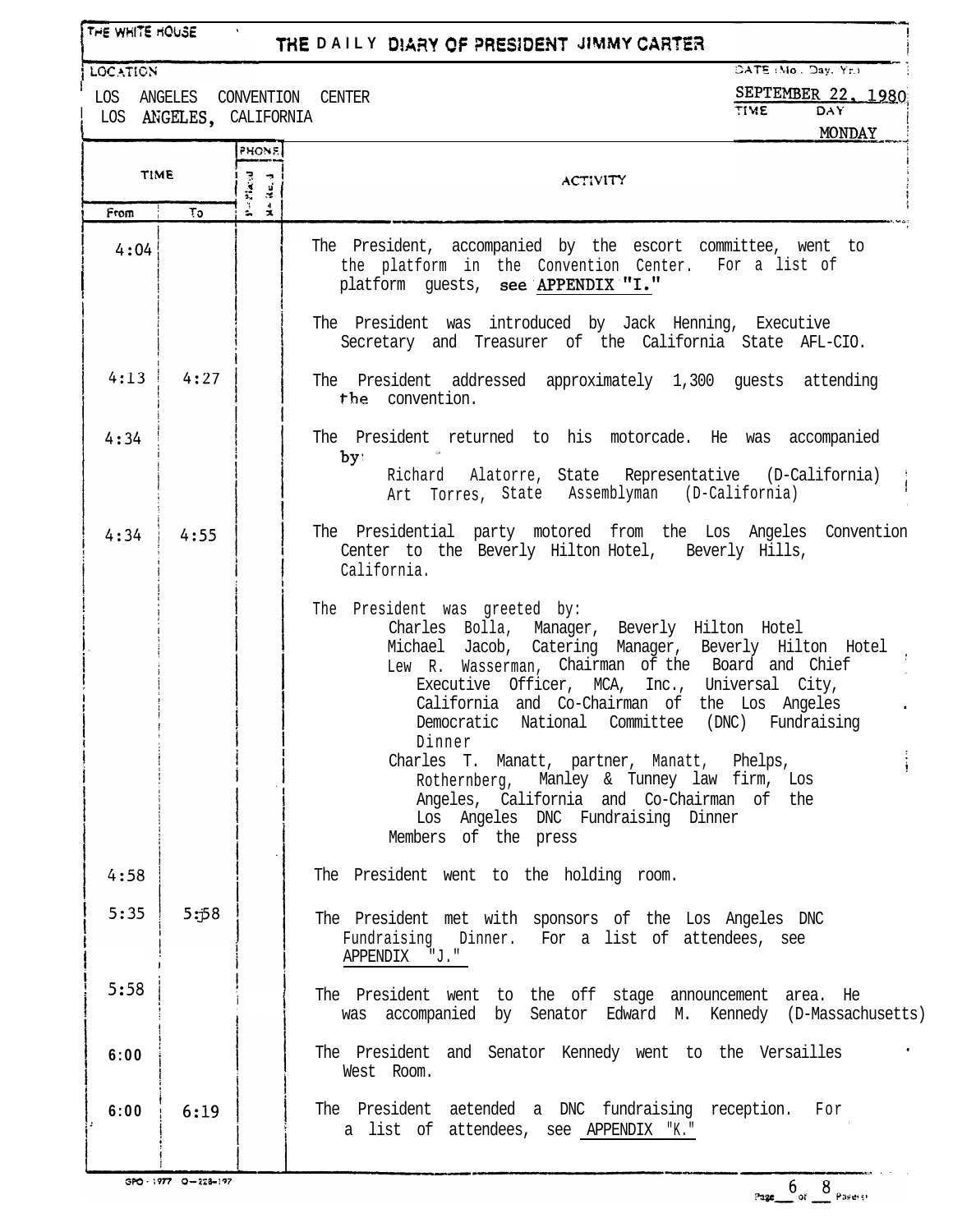THE WHITE HOUSE

## THE DAILY DIARY OF PRESIDENT JIMMY CARTER

LOCATION

I

BEVERLY HILTON HOTEL

DATE (Mo., Cay, Yr., SEPTEMBER 22. **1980**<br>TIME DAY

| BEVERLY HILLS, |           |                          | CALIFORNIA                                                                                                                                                      | $6:00$ p.m. MONDAY |  |  |
|----------------|-----------|--------------------------|-----------------------------------------------------------------------------------------------------------------------------------------------------------------|--------------------|--|--|
|                |           | PHONE                    |                                                                                                                                                                 |                    |  |  |
| <b>TIME</b>    |           | Macros<br>$k_{\rm sc}$ d | <b>ACTIVITY</b>                                                                                                                                                 |                    |  |  |
| From           | <b>To</b> |                          |                                                                                                                                                                 |                    |  |  |
| 6:13           |           |                          | The President<br>introduced by Senator Kennedy.<br>was                                                                                                          |                    |  |  |
| 6:15           | 6:17      |                          | The President addressed approximately 100 guests attending<br>the reception.                                                                                    |                    |  |  |
| 6:19           |           |                          | The President and Senator Kennedy went to the off stage<br>announcement<br>area.                                                                                |                    |  |  |
| 6:19           |           |                          | The President and Senator Kennedy went to the Versailles<br>East Room.                                                                                          |                    |  |  |
| 6:19           | 6:30      |                          | The President attended a DNC fundraising reception. For<br>a list of attendees, see APPENDIX "L."                                                               |                    |  |  |
| 6:20           |           |                          | The President was introduced by Senator Kennedy,                                                                                                                |                    |  |  |
| 6:22           | 6:24      |                          | The President addressed approximately 30-35 guests attending<br>the<br>reception.                                                                               |                    |  |  |
|                |           |                          | The President and Senator Kennedy received quests attending<br>the reception.                                                                                   |                    |  |  |
| 6:30           |           |                          | The President and Senator Kennedy went to the Versailles<br>East Holding Room.                                                                                  |                    |  |  |
| 6:30           | 6:39      |                          | The President and Senator Kennedy greeted a group of<br>Jewish community leaders. For a list of attendees,<br>APPENDIX<br>"M."                                  | see                |  |  |
| 6:40           |           |                          | The President and Senator Kennedy went to the off stage<br>announcement area for the Grand Ballroom.                                                            |                    |  |  |
| 6:40           | 7:12      |                          | The President attended a California DNC fundraising reception.<br>For a list of attendees, see APPENDIX "N."<br>Members of the press                            |                    |  |  |
| 6:42           |           |                          | The President was introduced by Senator Kennedy.                                                                                                                |                    |  |  |
| 6:46           | 7:00      |                          | The President addressed approximately 400 guests attending<br>the reception.                                                                                    |                    |  |  |
| 7:12           |           |                          | The President, escorted by Senator Kennedy, returned to<br>his motorcade. Enroute, the President and Senator<br>Kennedy greeted guests attending the reception. |                    |  |  |
|                |           |                          |                                                                                                                                                                 |                    |  |  |